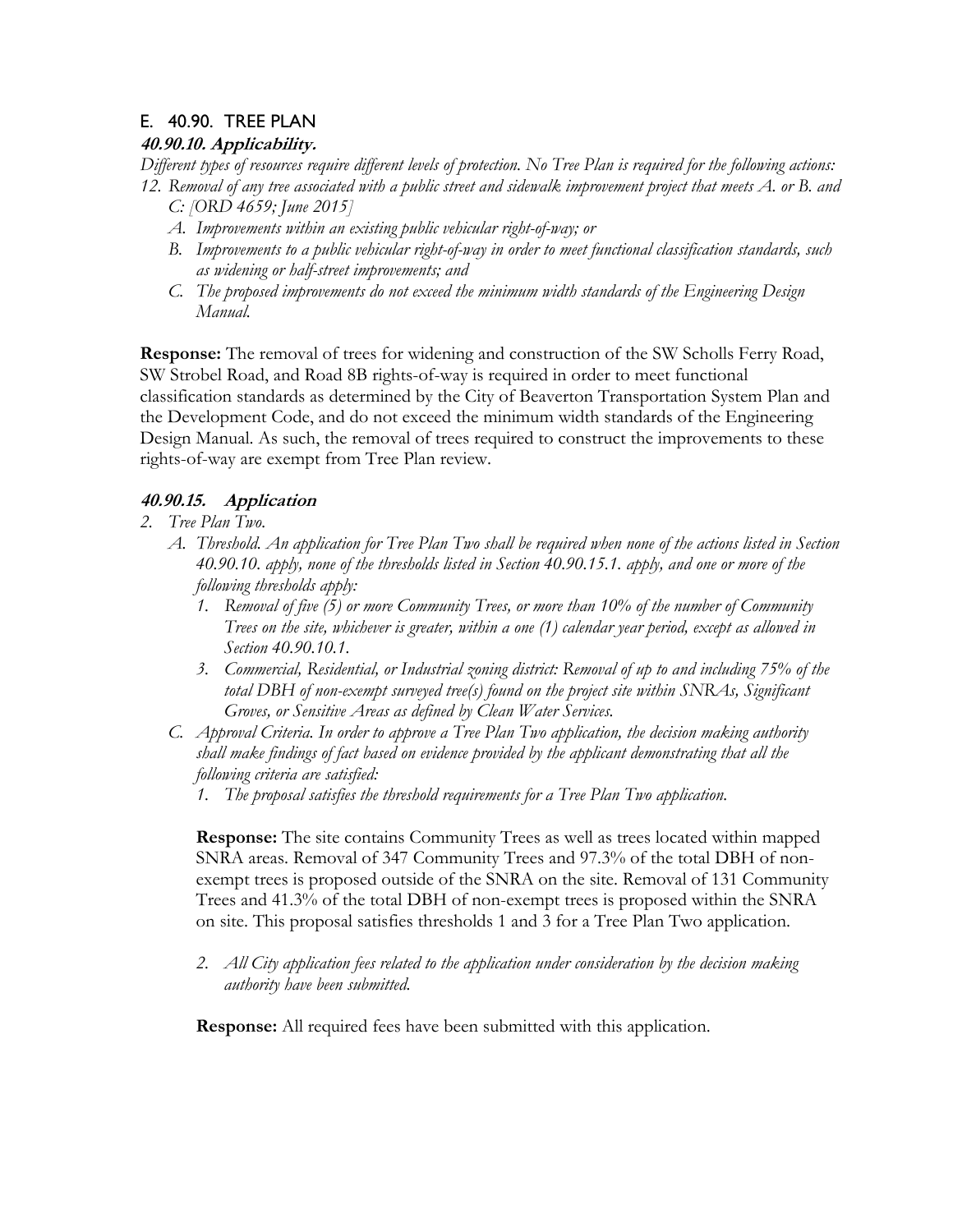*3. If applicable, removal of any tree is necessary to observe good forestry practices according to recognized American National Standards Institute (ANSI) A300-1995 standards and International Society of Arborists (ISA) standards on the subject.* 

**Response:** The proposed tree removal is necessary to accommodate the construction of SW Strobel Road, development of infrastructure on the site, grading, and home construction. This criterion is not applicable.

*4. If applicable, removal of any tree is necessary to accommodate physical development where no reasonable alternative exists.* 

**Response:** The proposed site design clusters the development in order to maintain and enhance the existing significant wetland along the eastern edge of the site. As a result, tree removal is necessary elsewhere on the site to accommodate the development of residential lots, streets, and open spaces to serve the development.

As described in the response to #6 below, the removal of many of the trees is required for construction of the public infrastructure required by the City's Transportation System Plan and South Cooper Mountain Community Plan.

The current area of the mapped upland wildlife habitat on the site is approximately 2.7 acres. The tree removal required for construction of SW Strobel Road reduced the size of the upland wildlife habitat area by 0.9 acres, or 33 percent.

Additional tree removal is proposed within the upland wildlife habitat area on the site in order to accommodate residential development. Plan alternatives and their approximate impacts on tree removal in this area were explored as part of the process of creating the preferred alternative. Given the impacts associated with constructing Strobel Road, Street D and associated development no reasonable alternatives were found that saved more than 50 trees.

The preferred alternative focuses on preserving trees in a tract and conservation easement between lots 1-5 and 14-23: This alternative was evaluated as shown on Revised Sheet LTP-1 and determined to save 74 trees. This is the preferred alternative because it allows for retention of a relatively broad, linear tree canopy connection between the interior of the site and the forested area to the north and northeast of the site, while allowing for reasonable development of the site.

This criterion is met.

*5. If applicable, removal of any tree is necessary because it has become a nuisance by virtue of damage to property or improvements, either public or private, on the subject site or adjacent sites.* 

**Response:** The proposed tree removal is intended to allow development of the site, and is not a response to nuisance. This criterion is not applicable.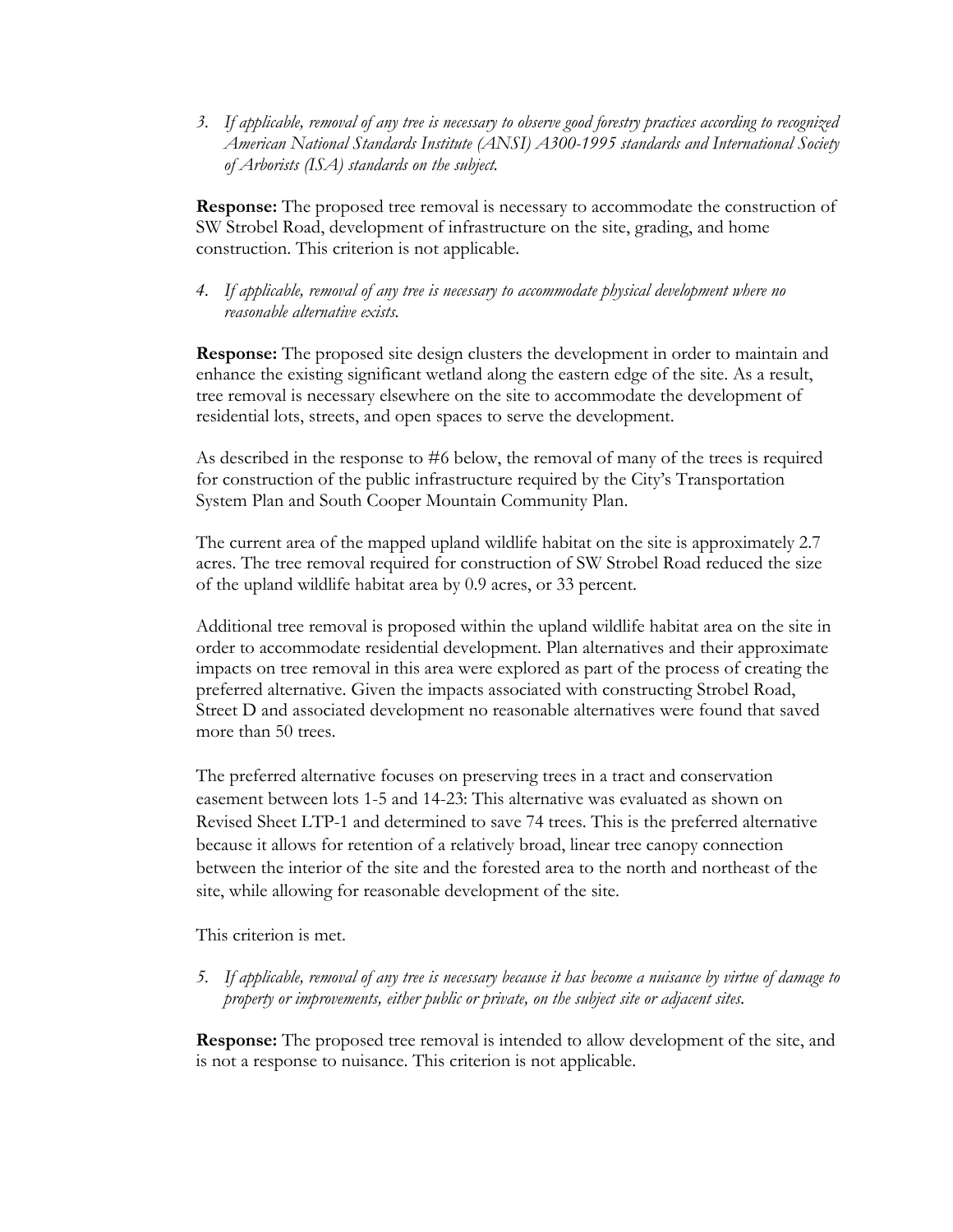*6. If applicable, removal is necessary to accomplish public purposes, such as installation of public utilities, street widening and similar needs, where no reasonable alternative exists without significantly increasing public costs or reducing safety.* 

**Response:** The proposed tree removal is necessitated by the construction of SW Scholls Ferry Road improvements; the construction of SW Strobel Road improvements; the construction of the new collector road improvements; and construction of a sewer lateral to serve the multifamily site in Phase 2. See Sheets LTP-1 through LTP-5.

The locations of SW Scholls Ferry Road, SW Strobel Road, and the collector road are established by existing site conditions and the South Cooper Mountain Community Plan. The only alternative to tree removal to accommodate these improvements is not constructing the improvements, which is not a reasonable alternative as it does not meet the City's policies or regulations.

The SW Strobel Road improvements require widening of the road from a 15-foot gravel driveway to a 61-foot neighborhood collector with travel lanes, on-street parking, planter strip, sidewalk, and community trail. These improvements require significant grading to provide a roadway that meets engineering standards, ADA standards, access requirements, and sight distance requirements. As shown in Sheet LTP-G1, the grading required for these improvements will result in the removal of 40 trees from the SNRA in the northern portion of the site.

The required street improvements necessitate the removal of 110 community trees:

- 38 community trees are proposed to be removed to allow for construction of the SW Scholls Ferry Road right-of-way and the multi-use trail to the north. The widening of SW Scholls Ferry Road is required to meet functional classification standards, and removal of these trees is exempt from review under this section. The multi-use trail is a required bicycle/pedestrian facility as identified in the South Cooper Mountain Community Plan.
- 67 community trees are proposed to be removed to allow for the widening and construction of SW Strobel Road, a designated neighborhood route. The improved SW Strobel Road is a required north-south connection as identified in the South Cooper Mountain Community Plan. Improvements to SW Strobel Road are required to meet functional classification standards, and removal of these trees is exempt from review under this section.
- 5 community trees are proposed to be removed to allow for construction of Street D.

The proposed installation of public streets and utilities requires the removal of 52 trees within the SNRA:

• 52 trees are proposed to be removed from the SNRA to allow for widening and construction of the northern portion of SW Strobel Road, a designated neighborhood route. The improved SW Strobel Road is a required north-south neighborhood route as identified in the South Cooper Mountain Community Plan.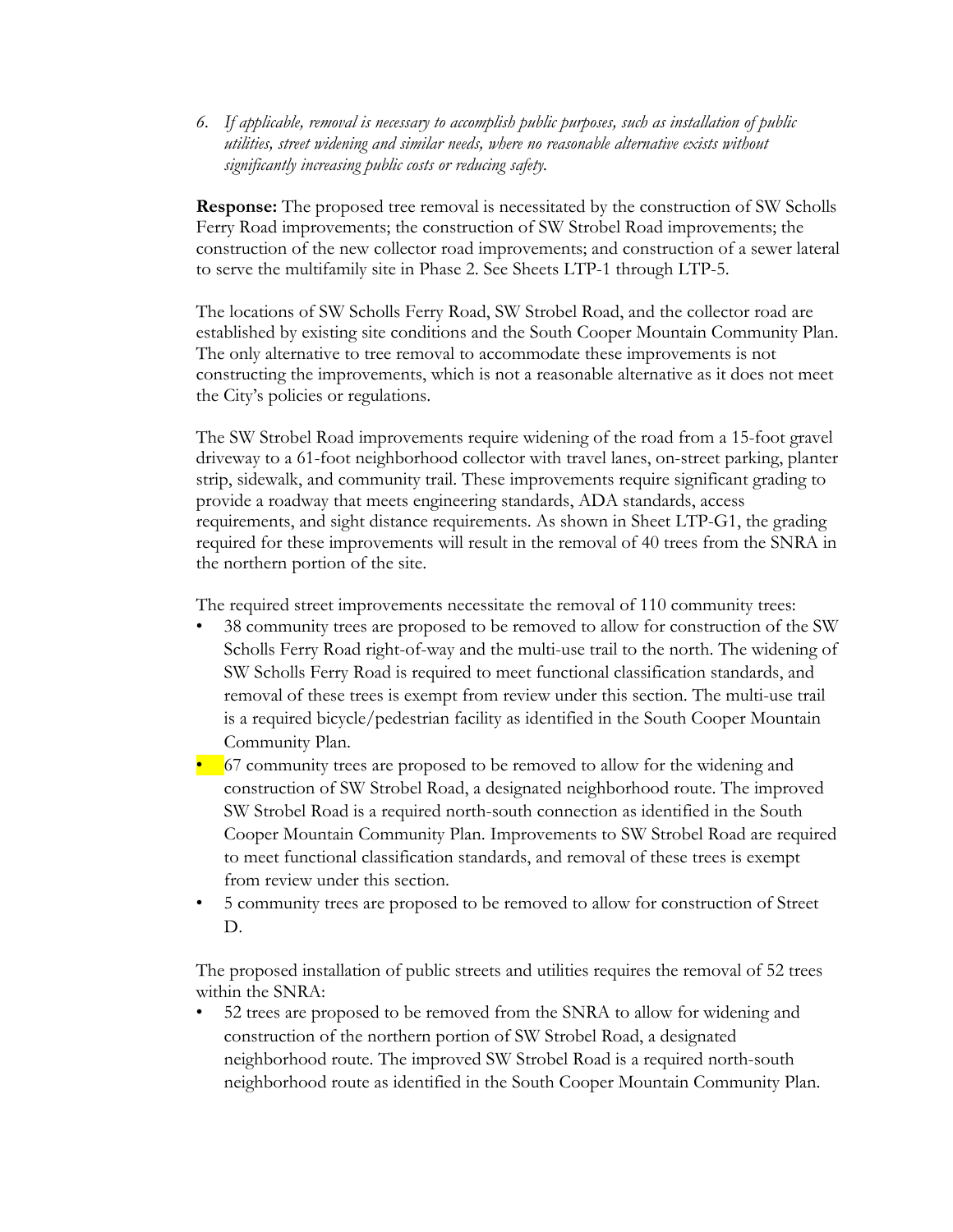- 0 trees are proposed to be removed to allow for construction of new east-west collector Road 8B. This east-west collector is a required connection as identified in the South Cooper Mountain Community Plan.
- *7. If applicable, removal of any tree is necessary to enhance the health of the tree, grove, SNRA, or adjacent trees, or to eliminate conflicts with structures or vehicles.*

**Response:** The proposed tree removal is necessary for development of the site, which includes residential lots, streets, open spaces, stormwater facilities, and trails. 82 trees are proposed for removal from the on-site SNRA for the purposes of constructing the north-south collector Road 8B and SW Strobel Road, construction of a stormwater facility, construction of a multi-use trail, and construction of a sanitary sewer connection to the southeastern corner of the site. Enhancement of tree or grove health is not a factor, however, removal will facilitate development, including streets, lots, water quality facilities, trails and the daylighting of a piped stormwater conveyance.

*8. If applicable, removal of a tree(s) within a SNRA or Significant Grove will not result in a reversal of the original determination that the SNRA or Significant Grove is significant based on criteria used in making the original significance determination.* 

**Response:** Two SNRA areas on the site are impacted by the required infrastructure improvements: the riparian corridor running north from SW Scholls Ferry Road; and a wooded area in the northwest corner of the site. The riparian corridor is identified as a combination of Class I and II Riparian Wildlife Habitat. The wooded area is classified as Class A Upland Wildlife Habitat.

An isolated, degraded wetland is located in the northwest corner of the site and is proposed for removal. The isolated wetland is classified as a "probable wetland" in the adopted LWI and has been determined by Anchor QEA to be insignificant per OFWAM criteria, as described in Appendix I and Impact Study A. Therefore, this isolated wetland is not an SNRA.

Tree removal required for the construction of required public improvements is addressed above. The remainder of the proposed tree removal is limited to areas intended for development, avoiding SNRA locations where practicable. No trees are proposed for removal from the Class I and II Riparian Wildlife Habitat areas for the purpose of site development.

Although the specific criteria used by the City of Beaverton to make a determination of significance were not available, the criteria to be used in creating the inventory are set forth in Title 13 of the Metro Urban Growth Management Functional Plan (Functional Plan). Table 3.07-13d states:

"Forest canopy" means areas that are part of a contiguous grove of trees of one acre or larger in area with approximately 60% or greater crown closure, irrespective of whether the entire grove is within 200 feet of the relevant water feature."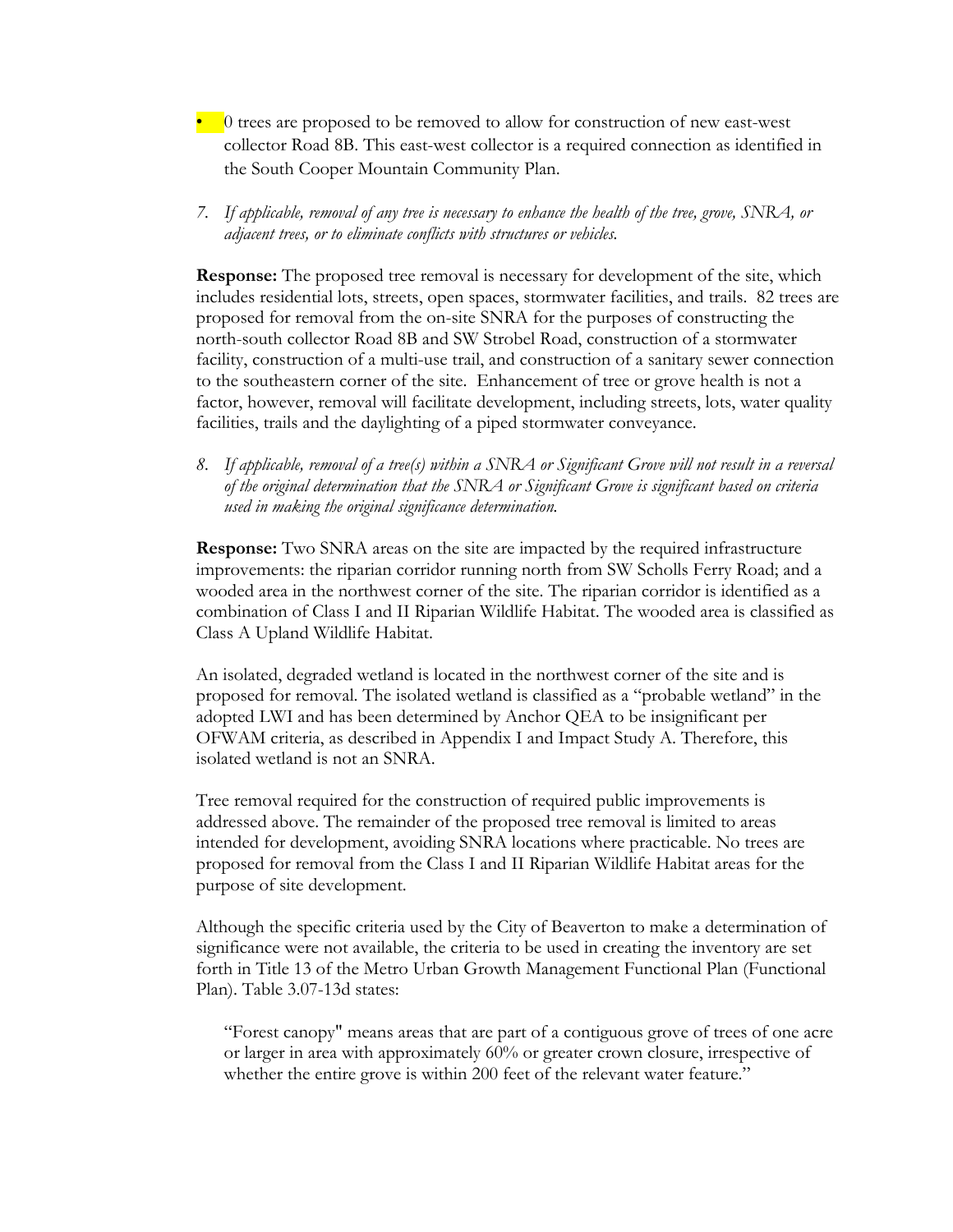From this information, and absent the original criteria, the project team has applied the following criteria:

- contiguous forest canopy
- at least one acre in area
- at least 60% canopy crown closure

The natural resource inventory mapping in the South Cooper Mountain area was conducted at high-level and most resources cross one or more property boundaries. The mapped resource areas were identified as significant based on their overall qualities, rather than those that are broken down by site.

### *Contiguous forest canopy*

The mapped upland wildlife habitat on site is part of a larger, approximately 4.6-acre area that extends off-site to the north and northeast.

#### *At least one acre in area*

As stated above, the mapped connected Class A and B upland wildlife habitat area is approximately 4.6 acres in area, and the on-site habitat area is approximately 2.8 acres in area. The tree removal required for construction of SW Strobel Road will reduce the size of the on-site area by 0.9 acres, to 1.9 acres.

The additional tree removal proposed for site development would remove an additional 1.1 acres of the on-site upland wildlife habitat area. This would reduce the size of the total off- and on-site upland habitat area to 2.6 acres, which continues to exceed the threshold for the SNRA designation.

### *At least 60% canopy crown closure*

Although detailed calculations of the crown closure have not been conducted, it appears from review of Google Earth aerial photos that the canopy crown closure exceeds 60%.

As described above, with the proposed tree removals, the upland wildlife habitat area will continue to meet the original criteria and will not result in a reversal of the original determination qualifying the area as an SNRA. This criterion is met.

*9. If applicable, removal of a tree(s) within a SNRA or Significant Grove will not result in the remaining trees posing a safety hazard due to the effects of windthrow.* 

**Response:** The limited proposed removal of trees within the SNRAs on site will not result in isolated trees or hazards due to windthrow. Efforts have been made to avoid leaving isolated trees. The grouping of trees proposed for preservation will be further protected by additional existing trees within the preservation area. Trees to be preserved will be monitored during construction to further assess their viability.

*10. The proposal is consistent with all applicable provisions of Section 60.60. (Trees and Vegetation) and Section 60.67. (Significant Natural Resources).*